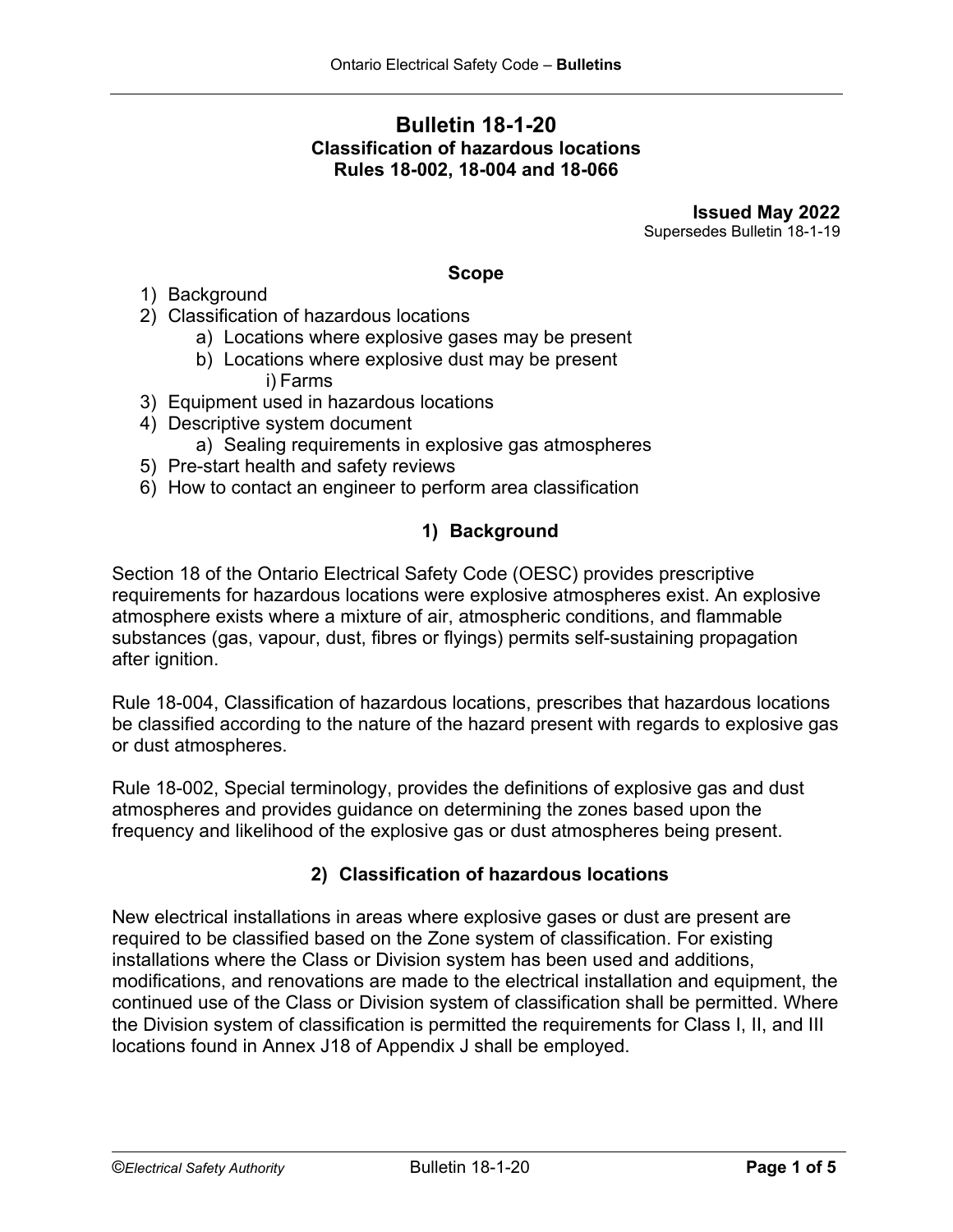## **a) Locations where explosive gases may be present**

Rule 18-002 of the OESC defines locations where explosive gasses may be present, based on likelihood and duration, as Zone 0, Zone 1 and Zone 2.

Locations where gases may be present to the extent defined by the Zone descriptions, include:

areas of garages; service stations; certain dry-cleaning plants; spray-painting establishments; flammable-gas plants; paints and varnish manufacturing plants; distilleries; plants producing industrial alcohol; industries employing processes with flammable volatile liquids; flammable gases; and compounds such as polishing pastes containing flammable ingredients.

# **b) Locations where explosive dust may be present**

Rule 18-002 of the OESC defines locations where explosive dust may be present, based on likelihood and duration, as Zone 20, Zone 21 and Zone 22

Locations where dust may be suspended in the air to the extent that explosive concentrations may be present, as defined by the Zone descriptions, include; grain elevators; flour mills; feed grinding and mixing plants; coal pulverizing plants; starch plants; magnesium processing plants, etc.

## **i) Farms**

Table B1 may be used only as a guide for installation practices and equipment selection for hazardous locations involving grain dusts. The table is divided into two basic categories of installations, which are considered in the tabulation as follows:

**Farms** - Where the product such as feed, etc., is being produced only for use on the particular farm.

**Commercial Farms** - Where the product is for resale or as custom preparation for others and where the amount of material handled is large, as compared to what might be processed on the farm.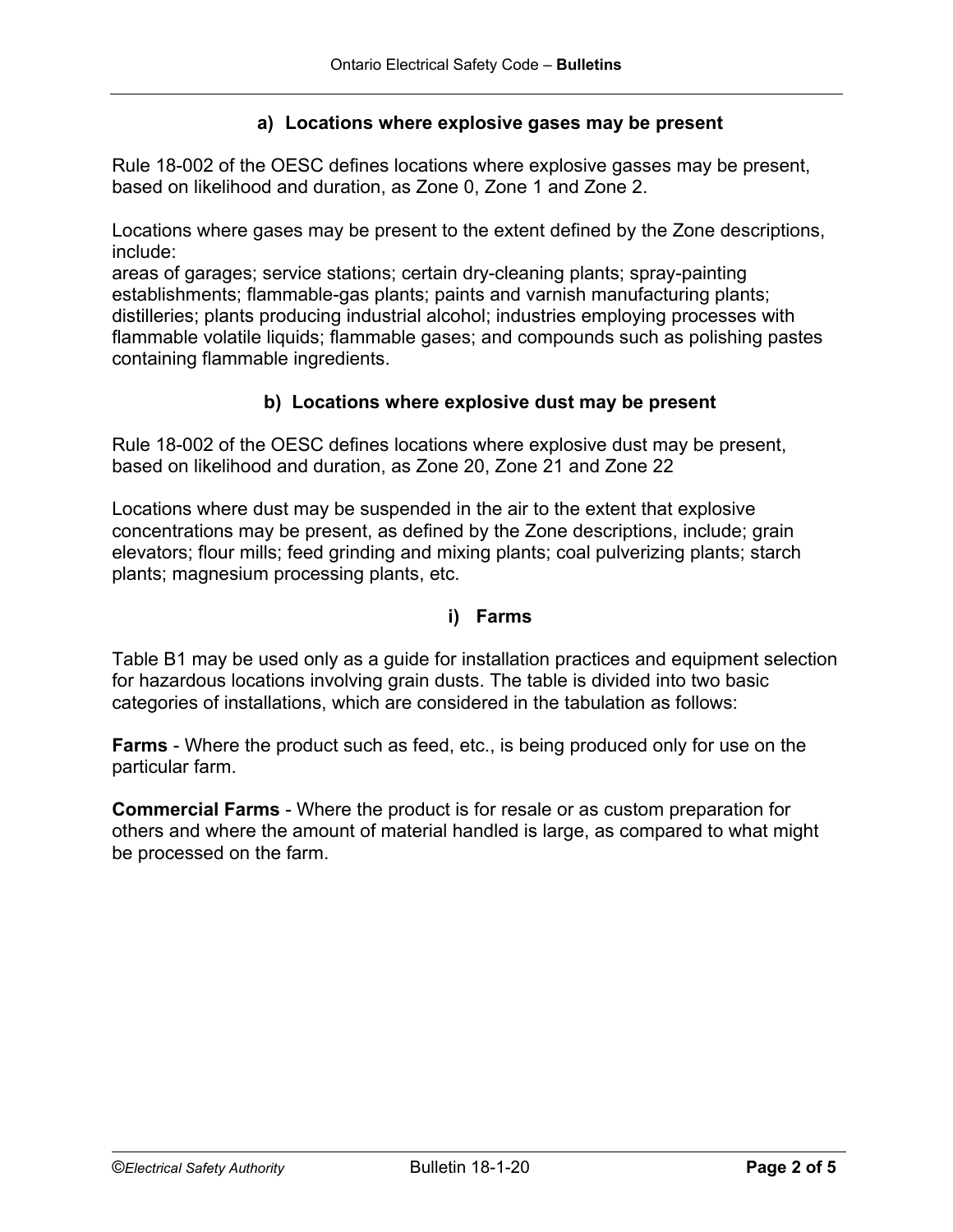| Item No.                                                                                                                                                                                            | Wiring                                                                                                                 | <b>Switches</b> | <b>Motors</b>        | <b>Luminaires</b> |
|-----------------------------------------------------------------------------------------------------------------------------------------------------------------------------------------------------|------------------------------------------------------------------------------------------------------------------------|-----------------|----------------------|-------------------|
| <b>Farms</b><br><b>Grain Grinders</b><br><b>Rollers</b><br><b>Hammer Mills</b><br><b>Feed Mixing</b>                                                                                                | As required by<br>Section 12 and or<br>Section 22                                                                      | Dust-tight      | Totally-<br>enclosed | Dust-tight        |
| <b>Commercial Farms</b><br><b>Chopping Mills</b><br><b>Feed Mixing Plants</b><br><b>Flour Mills</b><br>Alfalfa Grinding and<br><b>Processing Mills</b><br><b>Terminal Grain</b><br><b>Elevators</b> | <b>Rigid Conduit</b><br>Mineral-Insulated<br>Cable or aluminum<br>sheathed cables as<br>required by Rule 18-<br>202(1) | Group IIIB      | Group IIIB           | Group IIIB        |

# **Table B1 – Farm classification**

# **Note**

Rule 18-058 has been used as a basis for allowing some easement from these requirements in the case of offices and other similar areas adjoining various types of processing mills, etc. In practice, it has been found that in many cases the requirements given in Rule 18-058 have not been properly adhered to. Therefore, where there is some doubt that no installation will be properly made or maintained, the use of equipment approved for Group IIIB may be required even in such locations.

In many instances, good housekeeping can be the key to safe installations. Frequent and regular removal of dust accumulations from equipment structure, etc., will assist in keeping the fire and explosion hazards at a minimum. The use of suitable dust collecting systems will be found to be of value, particularly where equipment approved for use in the particular hazardous location cannot be obtained.

# **3) Equipment used in hazardous locations**

Based on Rule 18-050, electrical equipment used in hazardous locations where explosive gas or dust may be present must be approved and marked as being suitable for the Zone in which it is used. Subrule 7) of Rule 18-050 explains that where equipment is marked for use in Class/Division locations, it may be used in locations classified according to the Zone system and shall correspond to the equivalent Group within the Zone system as specified in Table 18A.

For installations of electrical equipment in hazardous locations where explosive gasses are present and the selection of equipment is made through the use of Rule 18-070, Combustible gas detection, the location of the gas detection sensors must be on the stamped drawings.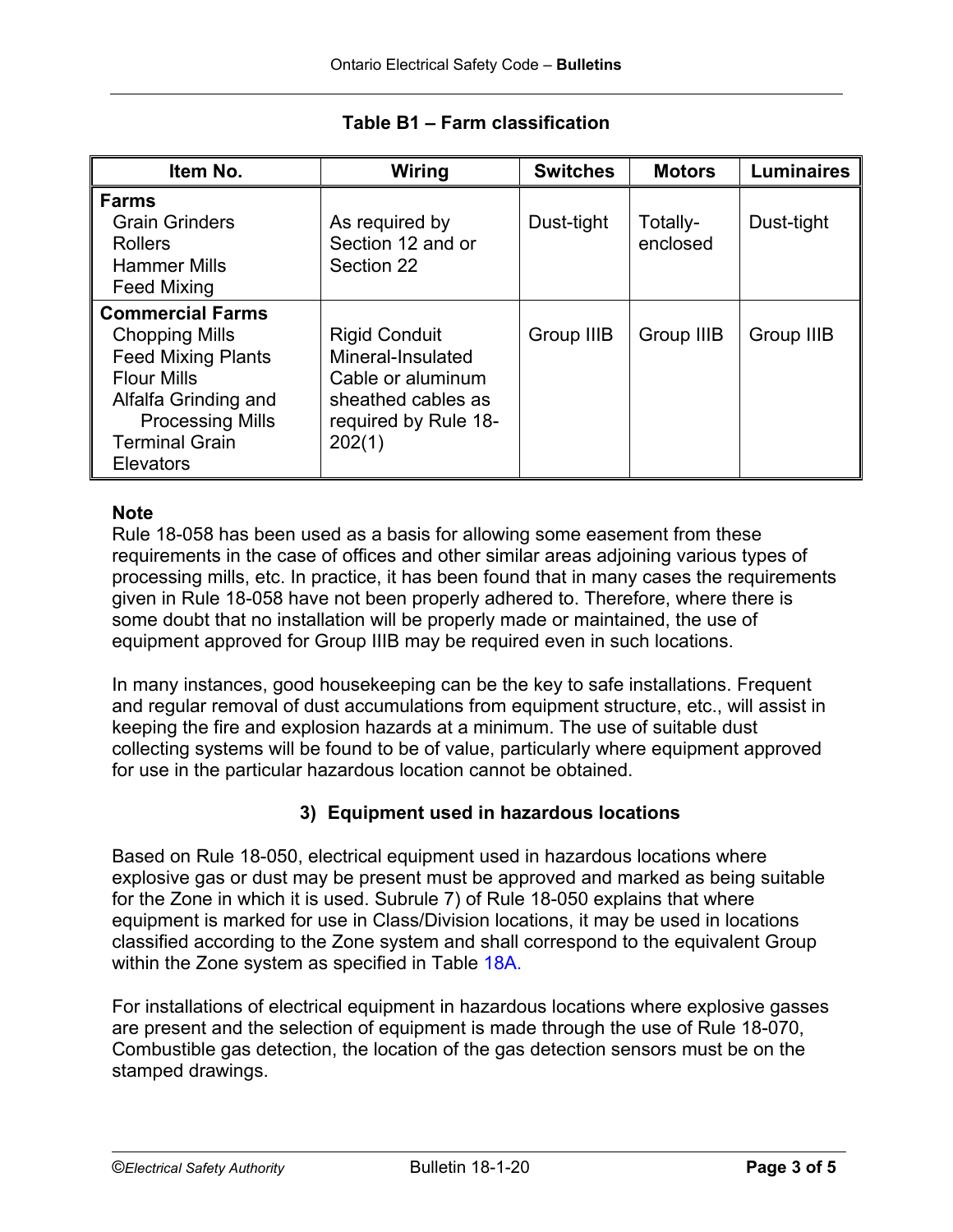Equipment used in installations where explosive dust is present is sometimes erroneously referred to as explosion-proof but is simply "dust-tight" that excludes dust and is also tested for the safe dissipation of heat when blanketed with dust. Since it excludes dust, no explosive mixture is likely to occur within the enclosure.

# **4) Descriptive system document**

The "Descriptive system document" is integral to the safety of the installation, and is required for:

- Intrinsically safe electrical systems and non-incendive field wiring circuits.
- Ensuring the safety of such systems, qualified persons should be provided with sufficient information for installation, verification, and maintenance.

The minimum requirements that should be included in the Descriptive System Document are detailed in

Appendix F, including but not limited to:

- a block diagram of the system
- a statement of the group subdivision (Zone, Class, Divison)
- the level of protection for each part of the system
- the temperature class or maximum surface temperature of the equipment

A descriptive system document and all supporting calculations should be

- Maintained on file with the owner/operator
- Stored at the facility for the life of the facility

These records should be available, upon request by installers, inspectors, operations personnel, safety, and maintenance personnel

## **a) Sealing requirements in explosive gas atmospheres**

### **Background**

A conflict appears to exist regarding sealing requirements for cables and conduits that terminate in explosive gas atmospheres. Those containing intrinsically safe and nonincendive circuits have different sealing requirements than those that contain other circuits.

### **Question 1**

Where a wiring system that contains conductors of an intrinsically safe or non-incendive circuits enters the intrinsically safe enclosure in a Zone 1 or Zone 2 area, is explosion seal required to be installed?

#### **Answer 1**

No. Flammable fluid migration seal is required as per rule 18-066 5) and associated Appendix B Note.

Note: If intrinsically safe or non-incendive circuits enters "XP", or "d" or "db" enclosure, where there could be arcing/sparking devices, explosion seal may be required.